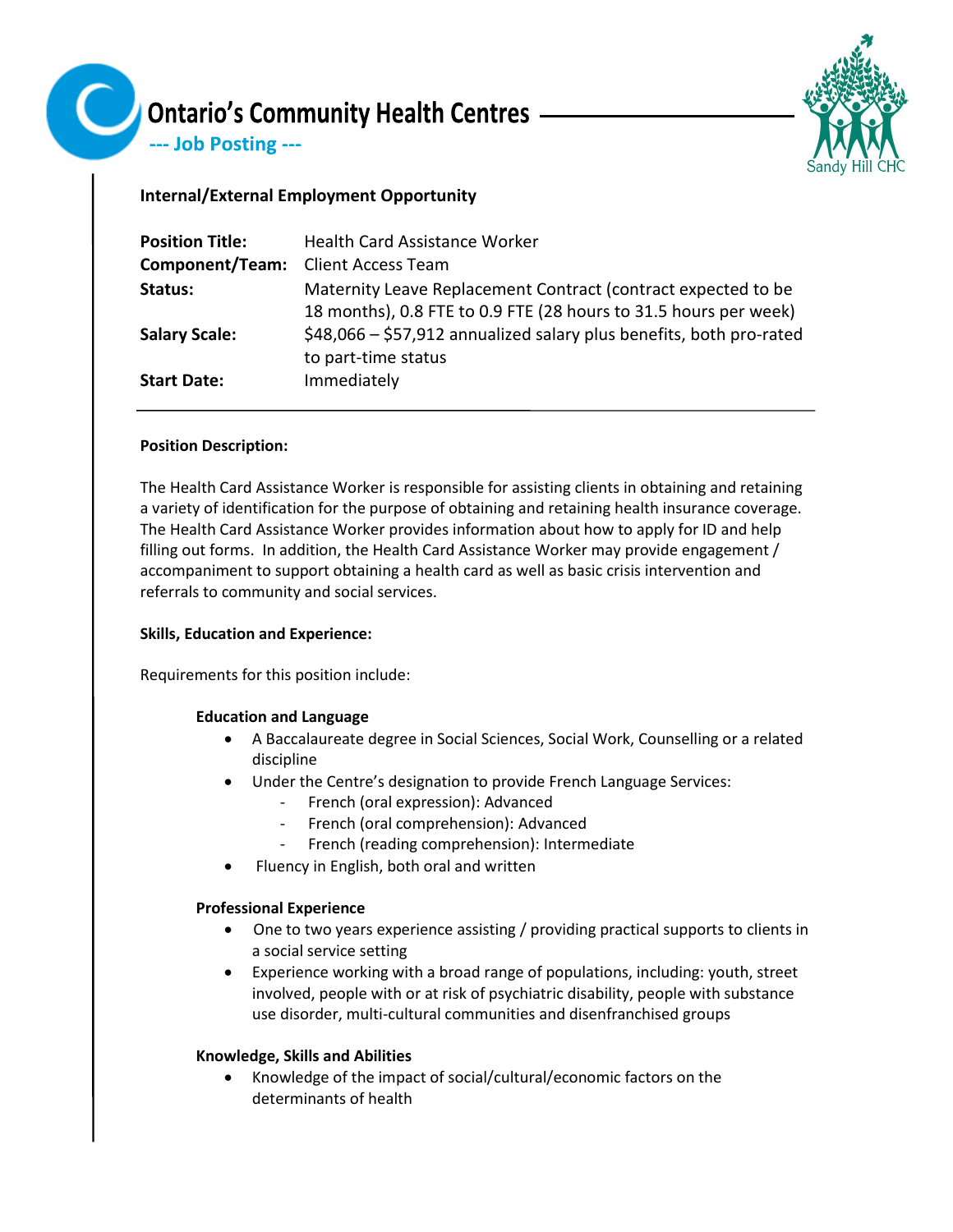- Knowledge of chronic illness and mental health issues
- Strong attention to detail
- Knowledge of resources in Ottawa-Carleton
- Strong interpersonal, organizational and problem-solving skills
- Basic crisis intervention, assessment and coaching skills
- Effective communication skills
- Ability to work as part of a multi-disciplinary care giving team.
- Ability to work with psychiatrically disabled adults, clients with abuse and addiction histories, disenfranchised groups and multi-cultural communities
- Ability to work under stress with multiple demands
- Ability to use a capacity-building approach in working with clients
- Demonstrated flexibility, good judgment, initiative & creativity
- Respects and values the diversity of communities and individuals

### **Reporting Relationship:**

The Health Card Assistance Worker is directly accountable to the Director, Client Access Team, and through the Director to the Executive Director.

### **Conditions of Employment:**

Hours of work will be developed in collaboration with the successful candidate to ensure a healthy work-life balance. A schedule of work will be based on the Centre's hours of operation and program requirements and may include some evenings.

An offer of employment will be conditional upon the candidate completing a criminal reference check, verification of educational requirement for this position and linguistic profile to the satisfaction of the Sandy Hill Community Health Centre.

Please note that Sandy Hill CHC has a mandatory COVID-19 vaccination policy. All applicants are required to be fully vaccinated against COVID-19 to be considered for employment. An offer of employment will be conditional upon the candidate providing proof of full vaccination. Reasonable accommodations will be considered for individuals with a medical reason or a reason pursuant to the Human Rights Code that restricts them from being vaccinated against COVID-19.

#### **Accommodation:**

SHCHC will provide accommodation for applicants with disabilities in its recruitment process.

If at any stage in the selection process you require accommodation due to disability, please let us know the nature of the required accommodation.